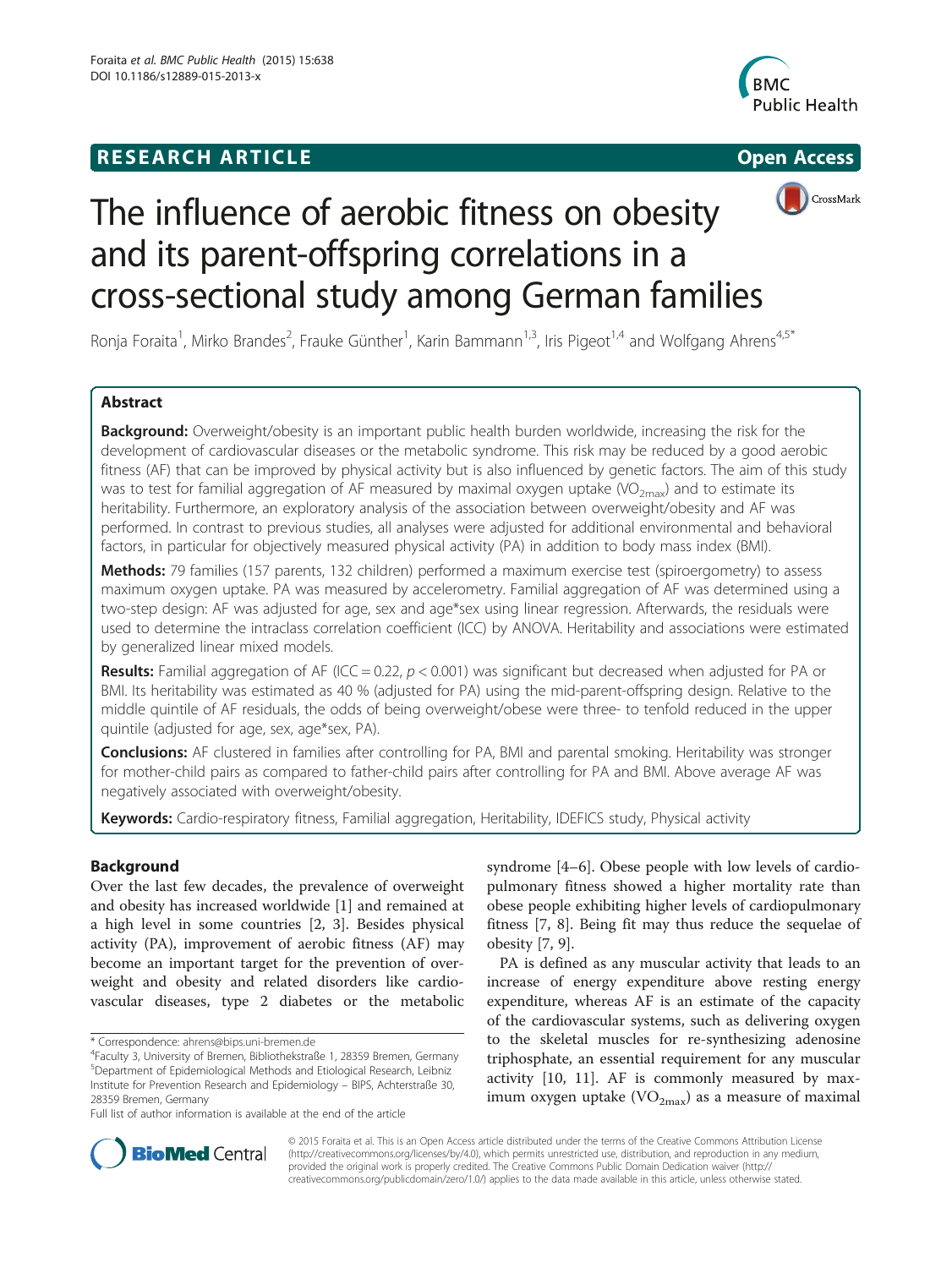aerobic capacity. It can be improved through regular exercise but there is high variation in the responsiveness to standardized training programs [[12\]](#page-7-0). This considerable variation in the trainability of individuals and the observation that  $VO<sub>2max</sub>$  tends to aggregate in families [[13, 14\]](#page-8-0) led to the assumption that AF has a heritable component.

The role of genetic, lifestyle, behavioral and/or environmental factors on  $VO_{2max}$  has been investigated using various approaches. Whereas early twin studies from Klissouras et al. estimated heritability to be as high as 90 % [[15](#page-8-0), [16](#page-8-0)], others suggested lower heritability proportions of 40–60 % [[17](#page-8-0)–[19\]](#page-8-0). In general, family studies suggest that less than half of the variation in  $VO_{2max}$  is genetically determined [\[13](#page-8-0), [20](#page-8-0)–[22](#page-8-0)]. The observed differences may result from statistical variation, different study designs, populations and/or statistical models. Only a few studies investigated familial aggregation of AF while controlling for confounding by weight status [[20\]](#page-8-0), PA [\[13](#page-8-0), [14\]](#page-8-0) or smoking behavior [\[13\]](#page-8-0) although these factors are probably associated with AF [[10,](#page-7-0) [23](#page-8-0), [24\]](#page-8-0). In addition, PA was not objectively measured in these studies. Thus, unadjusted estimates of familial aggregation of AF may be inflated due to common environmental or behavioral factors.

This manuscript focusses on three research questions. The main one is whether AF aggregates in families and whether this familial aggregation is influenced by body mass index (BMI) and behavioral factors like PA. Thus, we firstly investigated the familial aggregation of AF using two-parent families with at least one biological child in the age of 6 to 17 years whilst controlling for BMI and PA. Secondly, we explored the heritability of AF whilst adjusting for BMI and PA and we thirdly assessed the association between AF and overweight/ obesity whilst adjusting for PA and smoking.

## Methods

## Study sample

The study was designed as a cross-sectional study, enrolling the families of index children whose AF had been measured within the framework of the German part of the IDEFICS (Identification and prevention of Dietary- and lifestyle-induced health Effects In Children and infantS) study [[25](#page-8-0), [26](#page-8-0)]. To be eligible, these index children had to be older than five years and had to have performed a shuttle-run test in the IDEFICS study showing either high (above 70th percentile) or low (below 30th percentile) AF. Participants were selected from the extremes of the AF distribution to sharpen the contrast. Only first degree biological relatives including father, mother and siblings aged 5–17 years were eligible for this study. Participation of both parents and of at least one child, i.e. of a complete nuclear family, was required for inclusion of the respective family in the analysis. Subjects were not eligible if: (i) he/ she suffered from serious heart disease or severe asthma, (ii) he/she was not capable of taking part in a maximum stage exercise test due to physical handicap, body height above 210 cm or body weight above 150 kg.

Overall, 278 families were eligible for participation in this study; 199 families did not participate for the following reasons: no time  $(N = 57)$ , unavailability of one parent during the recruitment period  $(N = 36)$ , not convinced of the study purpose  $(N = 3)$ , other reasons  $(N = 56)$  or because they were never reached personally  $(N = 47)$ . Eventually, 79 families with 158 adults and 137 children participated in the study (participation proportion 28 %). Six participants did not successfully perform the maximum stage test to assess their AF and were subsequently excluded: one father because of an unexpected high resting pulse rate, one child because he/she did not understand the task, two children because they belatedly refused to take part and further two children because they did not meet the workout criteria described below. Overall, a total of 289 subjects were enrolled in the study. The average family size was 3.66 with 38 families participating with one child, 34 families participating with two children and seven families participating with more than two children. This final sample provided 80 % power to detect a minimum intraclass correlation coefficient for AF of 0.14.

All examinations took place under supervision of a physician between March and August 2009. The study was approved by the ethics committee of the University of Bremen and written informed consent was given by all parents for themselves and for their children. In addition, oral assent was obtained from all participants.

#### Anthropometry

Measurement of body weight and assessment of body fat percentage based on bioelectrical impedance was performed using an adapted version of electronic scale TANITA BC 420 SMA. Measurement was done nonfasted with bare feet and in underwear. Height was measured using a telescopic stadiometer, waist and hip circumferences were measured with a tape SECA 200, both following the International Standard for Anthropometric Assessment [\[27](#page-8-0)]. The calculated body mass index  $(BMI = weight[kg]/height<sup>2</sup>[m<sup>2</sup>])$  was classified according to the international reference values available from the WHO [[28](#page-8-0)] for participants older than 18 years. The IOTF reference [\[29\]](#page-8-0) was used to classify childhood BMI categories. Waist-to-hip ratio was calculated dividing waist circumference [cm] by hip circumference [cm].

#### Aerobic fitness

AF expressed as the maximum oxygen consumption  $(VO<sub>2max</sub>)$  was assessed by a maximum exercise test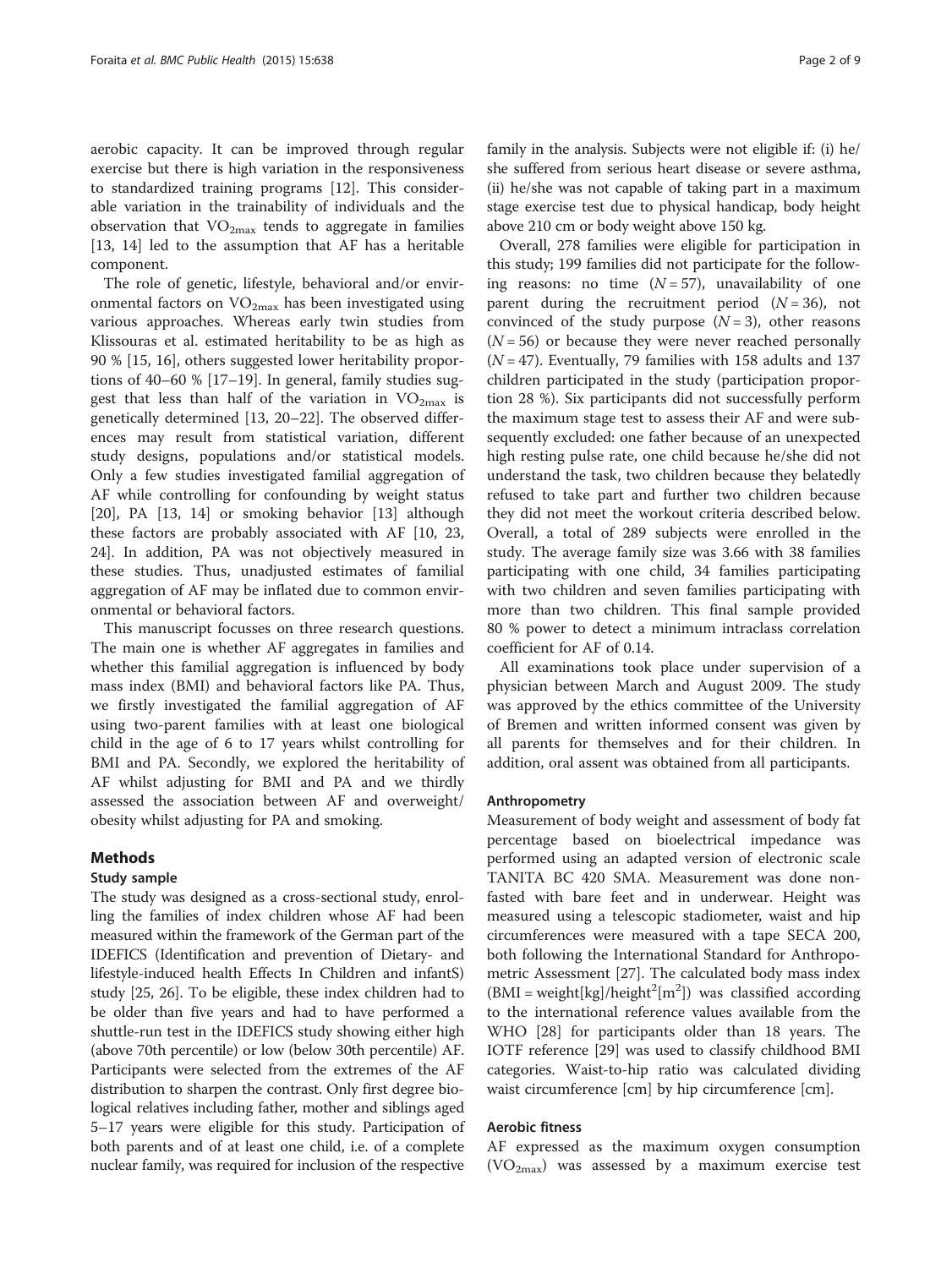performed on a stationary bicycle (Ergoselect 200p). Prior to the test, each subject underwent a medical examination and an interview by a physician including a medical history with special focus on cardiovascular diseases and current medications. The measurement of AF followed the recommendations of the American Heart Association [[30](#page-8-0)]. Different protocols were applied for the exercise test depending on age and sex and for children additionally depending on their weight: Fathers started with an initial workload of 50 Watts (W) which was increased by 50 W every three minutes, whereas mothers started with an initial workload of 40 W which was increased by 40 W every three minutes. All children started with an initial workload of 20 W, which was increased by 0.5 W per kg body weight every two minutes. All subjects performed the test until voluntary exhaustion. During the test, expired gas was analyzed for concentrations of  $O_2$  and  $CO_2$  (MetaMax 3B, Cortex Biophysik GmbH, Germany). Breath-by-breath values were processed by a three-point median filter to exclude outliers and were averaged over 15 s intervals. Finally,  $VO<sub>2max</sub>$  was related to body weight and expressed as ml  $\cdot$  min<sup>-1</sup>  $\cdot$  kg<sup>-1</sup>, a well-established approach to normalize  $VO<sub>2max</sub>$ . The test result was considered acceptable if the parents met one of the following two criteria: maximum heart rate (HR) in beats per minute of at least 200 – age in years or a respiratory exchange ratio (RER) of at least 1.0. In children, maximum voluntary exhaustion was assumed when a maximum HR of at least 185 beats per minute was reached. HR and RER were continuously displayed and recorded during the test. A 12-channel ECG was recorded during the test to control for pathological responses of the heart during exercise. Maximum workload in W was assessed by linear approximation if the last stage of the test was not maintained for the full allocated time. For example, if a father aborted the test after 1:30 min while cycling with a loading of 250 W, maximum workload was set to 200 W +  $(50 W \cdot 0.5) = 225 W$ .

#### Physical activity

PA was measured using an uniaxial accelerometer (Actigraph or Actitrainer) which is described in detail in Sirard et al. [[31](#page-8-0)]. The participants were asked to wear the accelerometer on the right hip for seven consecutive days during waking hours. The activity monitor recorded the number of activity counts in 15 s epochs. Consecutive zero counts of over 20 min were classified as non-wearing time. A day was considered as valid if the total minutes of wearing time (minutes the accelerometer monitored any counts) was greater than ten hours. A minimum of two valid days was required for PA variables to be included in the analysis. Average minutes per day spent in moderate or vigorous physical activity (MVPA) were calculated as average time per day spent above ≥3000 counts per

minute. With this cut-off value, we chose a compromise between the many different recommended cutpoints for children, adolescents and adults. Average wearing time is used to adjust for the proportion of MVPA since the time spent in MVPA is correlated with accelerometer wearing time.

#### Smoking behavior

Parents were also asked to report their smoking behavior. Non-smokers were defined as parents that had never smoked and ex-smokers were defined as parents that had stopped smoking more than a year ago. Packyears were calculated as the product of smoking duration in years and dose in packs per day (20 cigarettes  $\cdot$  package<sup>-1</sup>). A family was considered to be a smoking household if at least one parent stated that someone smoked at home.

#### Statistical analysis

Referring to the first research question, familial aggregation of AF was assessed in complete nuclear families using the intraclass correlation coefficient (ICC) obtained from an analysis of variance (ANOVA) [[32\]](#page-8-0). A significant F-value implies that members of a family are more alike in their AF than non-members are. The ranges of raw  $VO<sub>2max</sub>$  values differ between children and adults as well as between males and females. However, comparability of AF values in children and adults as well as between sexes is required to allow analyses of familial aggregation and heritability. To make the raw AF values comparable across all study participants, a two-step design was used where in the first step a linear regression was fitted with relative  $VO_{2max}$  as the dependent variable. The resulting residuals, that are the differences between estimated and observed values of the relative  $VO<sub>2max</sub>$ , were included as the dependent variable in an ANOVA to determine the ICC for AF in the second step [[13, 22\]](#page-8-0). More detailed, the basic linear regression model for relative  $VO_{2max}$  (step 1) included sex  $(X_1)$ , children's age  $(X_2,$  continuous, zero for parents), parents' age  $(X_3,$ continuous, zero for children), and two multiplicative interaction terms for age and sex as independent variables

rel 
$$
VO_{2\max} = \alpha + \beta_1 X_1 + \beta_2 X_2 + \beta_3 X_3 + \beta_4 X_1 X_2 + \beta_5 X_1 X_3 + \varepsilon
$$

where the error term  $\varepsilon$  was assumed to be normally distributed with zero mean. Children's age and parents' age were modelled as two distinct continuous variables because age would appear as a bimodal variable otherwise. Other covariates like PA (average MVPA, valid time, both continuous), BMI (categorical), smoking household (binary) and a multiplicative interaction term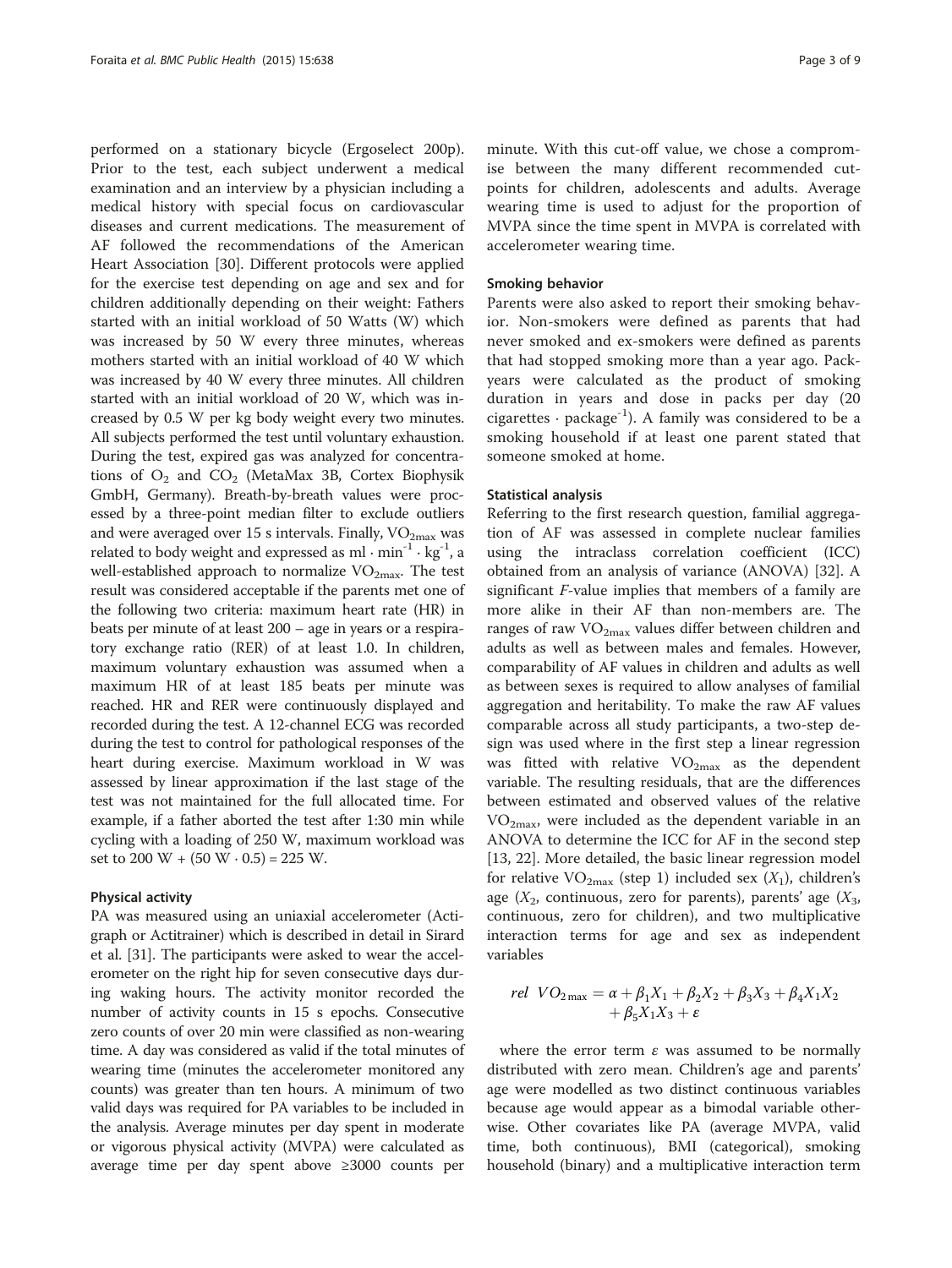for BMI and average MVPA (continuous) were added to the basic model as additional independent variables resulting in six different models (Table [2](#page-5-0)). Residuals from each of these models were used to calculate the ICC by an ANOVA in a second step, where each family formed one cluster. Significance tests of the ICC were adjusted for multiple testing using Bonferroni correction for six models, i.e. the significance levels was chosen as  $\alpha$  = 0.05/6 = 0.00833. The sample size for the ICC analysis was reduced by two participants due to the restriction to complete nuclear families. Because a complete case analysis was performed, sample sizes varied due to missing values for PA items and smoking information.

To explore the heritability of AF in complete nuclear families (second research question), the mid-parentoffspring design as well as the single-parent-child design were used [\[33](#page-8-0)]. Heritability was estimated by regressions of offspring phenotype on, both, the average phenotype of both parents (mid-parent-offspring design) and the phenotype of only one parent (single-parent-child design). The single-parent-child design allows distinguishing maternal from paternal effects. A linear mixed model of offspring AF on parental AF  $(X)$  was performed for the mean of the AF of both parents (mid-parent-offspring design)

## offspring  $AF = \alpha + \beta X + \gamma Z + \varepsilon$

and adjusted for children's individual PA (average MVPA, valid time) and children's BMI where  $\varepsilon$  and  $\gamma$ were assumed to be normally distributed with zero mean. Families (Z) were taken into account as clusters and were treated as a random variable in mixed models. AF was included in the linear mixed model as the obtained residuals from the basic model on the relative  $VO<sub>2max</sub>$  (see step 1 above). The estimated regression coefficient  $β$  represents the upper-limit estimate of the heritability  $(h^2)$  for the mean parental AF and reflects the resemblance between first-degree relatives. Using a single-parent design, the upper-limit estimate is equivalent to twice the regression coefficient [\[33](#page-8-0)].

To answer the third research question, logistic mixed models were calculated to estimate the association between AF (quintiles, W) and overweight/obesity (Y). Families or respective parents were taken into account as clusters (Z)

$$
logit(P(Y = 1|W, y)) = \alpha + \beta W + \gamma Z
$$

where  $\gamma$  was assumed to be normally distributed with zero mean. Residuals were classified into quintiles mainly for two reasons: 1) there are no meaningful cutoffs to classify residuals; 2) we observed a non-linearity of the odds ratios that would not have become visible if we had modeled AF using a continuous covariate. As

complete nuclear families were not essential for this analysis, all 289 participants were used to estimate individual odds ratios (OR) and their 95 % confidence intervals (CI) to measure the strength and direction of the association. We performed a sub-group analysis for parents to additionally adjust for smoking behaviors.

#### Results

Basic demographic and anthropometric characteristics for the 289 participants are shown in Table [1](#page-4-0). Children's age ranged from 6 to 17 years (mean =  $9.89$  years, SD =  $2.29$ , for boys and mean =  $10.02$  years,  $SD = 2.14$ , for girls). Parents' age ranged from 30 to 54 years for fathers (mean = 43.02 years,  $SD = 5.16$ ) and from 31 to 48 years for mothers (mean  $= 40.74$  years, SD  $= 4.12$ ). While girls were more likely to be overweight/obese than boys (24 % for girls vs. 7 % for boys), women were less likely to be overweight/obese (49 %) than men (71 %). The minimum accelerometer wearing time (at least 10 h in 2 days) was achieved by 255 subjects, of whom 90 % (227) had a wearing time of at least 5 days and 50 % (127) of at least 7 days.

 $VO<sub>2max</sub>$  residuals adjusted for age and sex including their interactions (basic model, Table [2\)](#page-5-0) led to a statistically significant ICC of 0.22 ( $p < 0.001$ , AF adjusted for age, sex and age\*sex). The ICC decreased after an additional adjustment of AF for PA (ICC = 0.19,  $p = 0.001$ ), for BMI (ICC = 0.14,  $p = 0.004$ ), and for PA and BMI simultaneously (ICC = 0.15,  $p = 0.008$ ).

The exploratory analyses yielded the following results: The heritability of AF was estimated as 0.42 ( $p = 0.003$ , AF adjusted for age, sex, and age\*sex) using the midparent-offspring design for complete nuclear families (Table [3](#page-5-0)). It varied between 0.32 (mid-parent-daughter) and 0.49 (mid-parent-son) using the mid-parent-child design and between 0.18 (mother-son) and 0.60 (fatherson) using the single-parent-child design. When the mixed models were adjusted for BMI and PA, the heritability varied between 0.13 (mid-parent-daughter) and 0.43 (mid-parent-son) and between 0.08 (father-daughter) and 0.52 (mother-son) using the mid-parent-child design and the single-parent-child design, respectively.

Higher AF was negatively associated with overweight/ obesity (Table [4](#page-6-0)). Adjusted for age, sex, and age\*sex, the top 20 % of the highest age, sex and age\*sex adjusted residuals for relative  $VO_{2max}$  had about tenfold lower odds to be overweight/obese as compared with the middle 20 % (OR = 0.10, CI = (0.03; 0.34)). Subjects in the fourth quintile had about threefold lower odds to be overweight/obese  $(OR = 0.32, CI = (0.11; 0.91))$ . Subjects in the first and second quintile each had about twofold higher odds to be overweight/obese than the middle 20 %, although this is not a striking result from a statistical point of view. These associations persisted after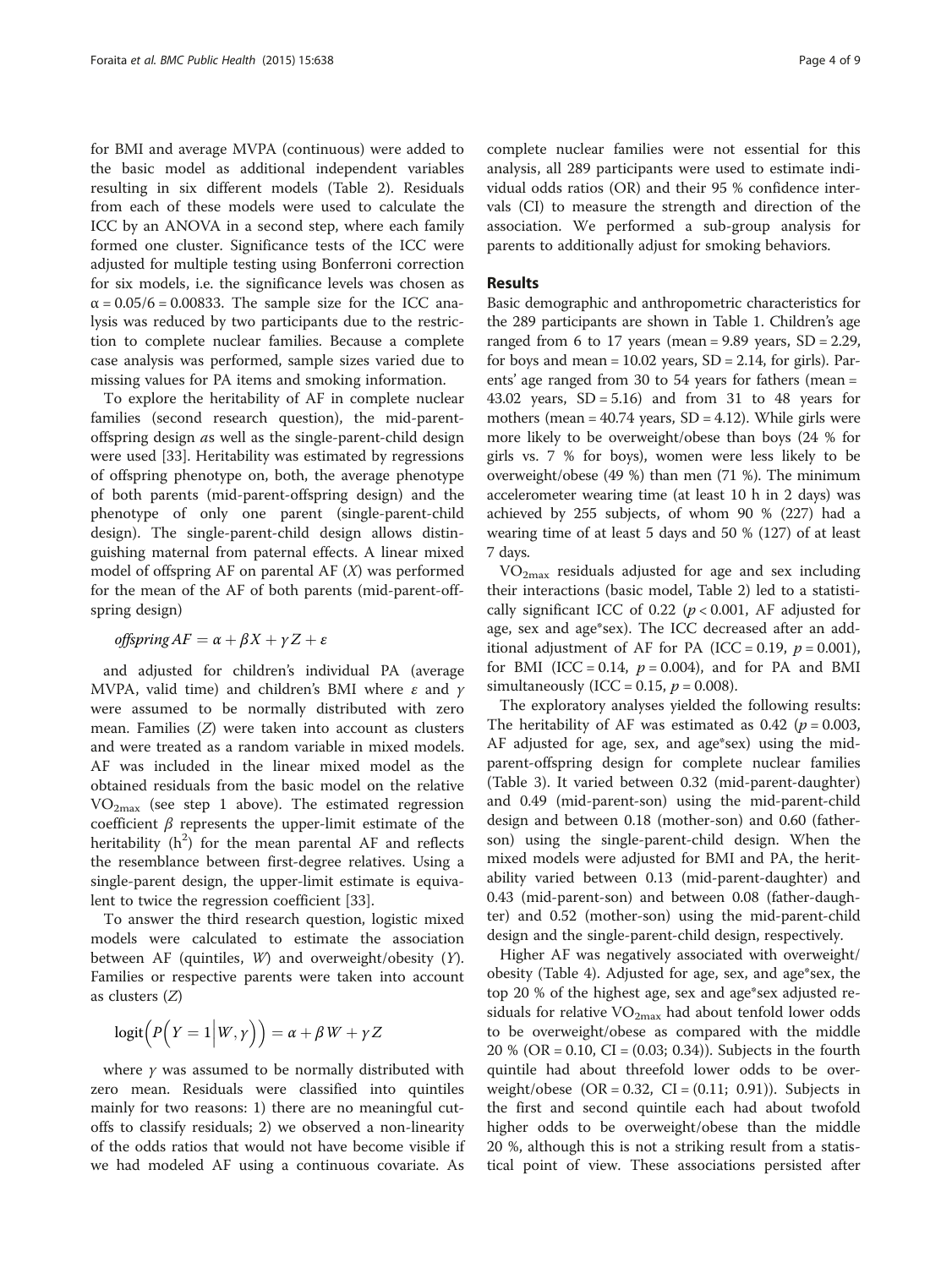<span id="page-4-0"></span>

|                                                                             | Fathers $(N = 78)$ | Mothers $(N = 79)$ | Sons $(N = 70)$ | Daughters ( $N = 62$ ) |
|-----------------------------------------------------------------------------|--------------------|--------------------|-----------------|------------------------|
| Age group (N (%))                                                           |                    |                    |                 |                        |
| $6 - 9$ years                                                               |                    |                    | 27 (38.6)       | 22 (35.5)              |
| $9 - 12$ years                                                              |                    |                    | 33 (47.1)       | 29 (46.8)              |
| $12 - 15$ years                                                             |                    |                    | 4(5.7)          | 9(14.5)                |
| $15 - < 18$ years                                                           |                    |                    | 6(8.6)          | 2(3.2)                 |
| $30 - <40$ years                                                            | 20(25.6)           | 31 (39.2)          |                 |                        |
| $40 - 50$ years                                                             | 52 (66.7)          | 48 (60.8)          |                 |                        |
| $50+$ years                                                                 | 6(7.7)             | 0                  |                 |                        |
| Age in years (mean (SD))                                                    | 43.02 (5.16)       | 40.74 (4.12)       | 9.89(2.29)      | 10.02 (2.14)           |
| Height in cm (mean (SD))                                                    | 179.01 (7.60)      | 167.05 (6.57)      | 141.44 (13.57)  | 142.71 (13.09)         |
| Weight in kg (mean (SD))                                                    | 87.31 (14.63)      | 73.04 (14.08)      | 34.41 (10.60)   | 37.94 (12.43)          |
| BMI categories (N (%)) <sup>#</sup>                                         |                    |                    |                 |                        |
| Underweight                                                                 | 1(1.3)             | 0                  | 8(11.4)         | 5(8.1)                 |
| Normal                                                                      | 22 (28.2)          | 40 (50.6)          | 57 (81.4)       | 42 (67.7)              |
| Overweight                                                                  | 41 (52.6)          | 23 (29.1)          | 5(7.1)          | 10(16.1)               |
| Obese                                                                       | 14 (17.9)          | 16 (20.3)          | $\circ$         | 5(8.1)                 |
| Waist-to-hip ratio (mean (SD))                                              | 0.93(0.06)         | 0.81(0.06)         | 0.84(0.06)      | 0.82(0.06)             |
| Arm circumference in cm (mean (SD))                                         | 33.99 (3.60)       | 31.28 (3.97)       | 21.11 (2.79)    | 23.01 (3.46)           |
| Body fat percentage (mean (SD))                                             | 23.14 (5.56)       | 34.34 (6.54)       | 15.17 (4.24)    | 22.61 (6.64)           |
| Aerobic fitness in relative VO <sub>2max</sub>                              | 33.73 (7.02)       | 27.37 (4.89)       | 46.30 (6.78)    | 40.29 (5.62)           |
| Physical activity in average minutes<br>per day (average MVPA) (mean (SD))* | 22.82 (13.49)      | 19.13 (15.21)      | 47.48 (25.18)   | 29.77 (13.48)          |
| Smoking status (N (%))                                                      |                    |                    |                 |                        |
| Non-smoker                                                                  | 26 (33.3)          | 39 (49.4)          |                 |                        |
| Smoker                                                                      | 31 (39.7)          | 19 (24.1)          |                 |                        |
| Ex-smoker <sup>£</sup>                                                      | 20 (25.6)          | 20 (25.3)          |                 |                        |
| Not specified                                                               | 1(1.3)             | 1(1.3)             |                 |                        |
| Pack-years (PY) (mean (SD))                                                 |                    |                    |                 |                        |
| Smoker <sup>\$</sup>                                                        | 15.93 (12.11)      | 15.62 (11.35)      |                 |                        |
| Ex-smoker <sup>£</sup> <sup>#</sup>                                         | 12.87 (9.08)       | 10.77 (6.27)       |                 |                        |

 $*$ Body mass index (BMI) categories according to WHO in adults (<18.5; 18.5-<25; 25-<30; 30+) and IOTF in children [[29\]](#page-8-0)<br> $*$ 

 $N_{\text{Eathers}} = 67$ ;  $N_{\text{Mothers}} = 69$ ;  $N_{\text{Sops}} = 64$ ;  $N_{\text{Dauders}} = 55$ 

Parents that had stopped smoking more than a year ago

 ${}^{5}N_{\text{Fathers}} = 29; N_{\text{Mother}} = 19; N_{\text{PY not specified}} = 2$ <br>  ${}^{+}_{\text{F}}N = 20; N_{\text{Y}} = 14; N_{\text{Y}} = 6$ 

 $N_{\text{Fathers}} = 20$ ; N<sub>Mothers</sub> = 14; N<sub>PY not specified</sub> = 6

adjustment for PA. Restricting the analysis to parents, subjects in the first quintile had reduced odds to be overweight/obese while the results for the other quintiles were similar to those obtained for all participants.

# **Discussion**

The main focus of the study was to assess the degree of familial aggregation of AF and to disentangle the contributions of genetic predisposition from those of the environment and (physical activity) behavior. A better understanding of the role of these different factors in determining AF may eventually facilitate the development of

personalized interventions. Our study showed a significant familial aggregation of AF and a mid-parent-offspring heritability of AF of 40 %. Moreover, we found that individuals who are fitter than average have three- to tenfold reduced odds of being overweight/obese. Our findings are supported by previous studies that suggested that  $VO_{2max}$  aggregates in families [\[13](#page-8-0), [14](#page-8-0), [20](#page-8-0), [34](#page-8-0)]. Some of these studies did not include PA as a potential confounder [\[20, 34\]](#page-8-0), focused on a PA intervention strategy [[35](#page-8-0)] or were interested in the change of AF in response to regular training [[12](#page-7-0)]. In contrast to these studies, we adjusted  $VO_{2max}$  not only for BMI but also for PA and parents' smoking behavior.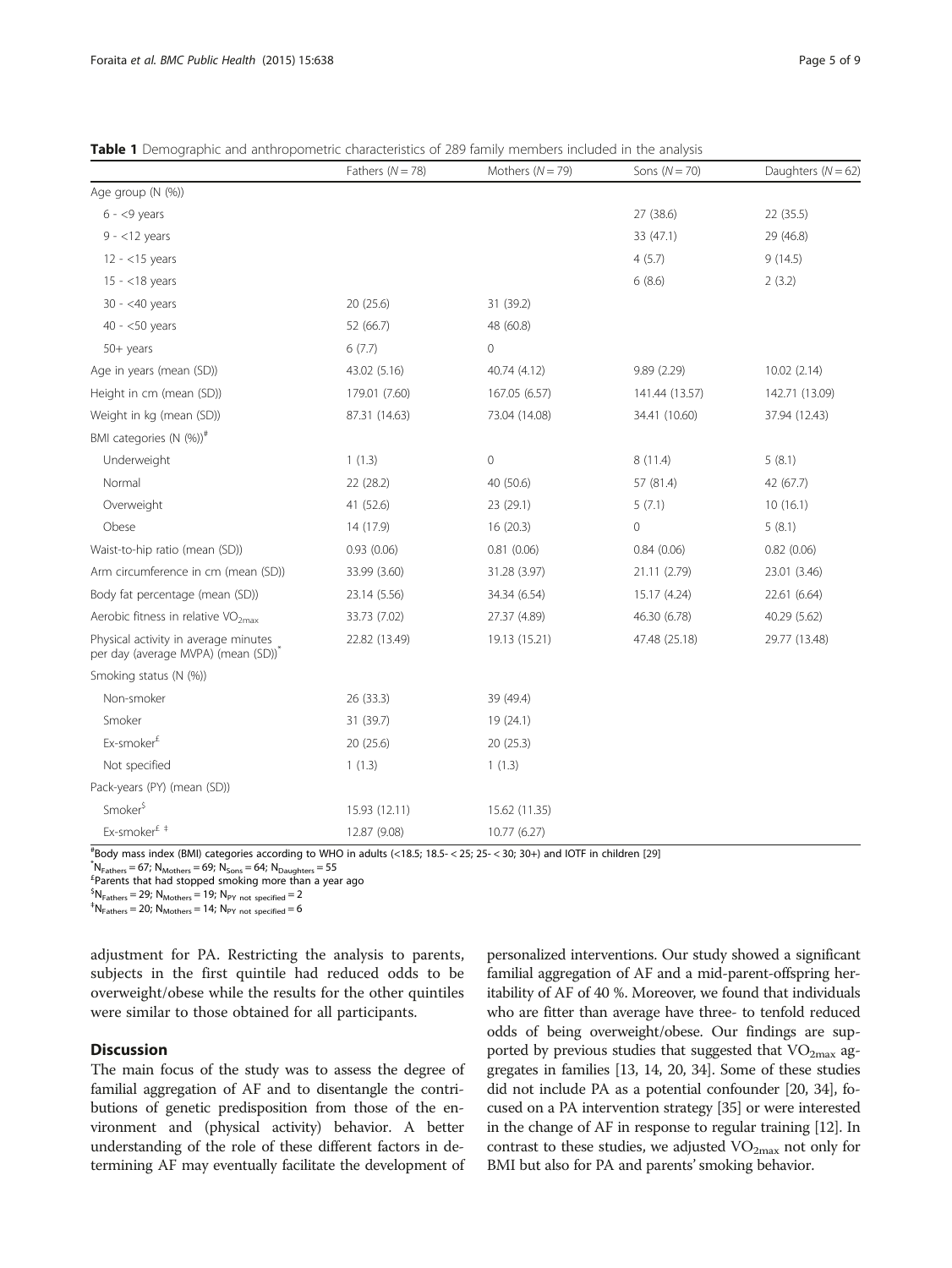|                                                                       |                    | <b>ANOVA</b>        |       |  |  |
|-----------------------------------------------------------------------|--------------------|---------------------|-------|--|--|
| Regression model from which residuals were obtained for ANOVA         | Number of subjects | ICC (p-Value)       | $R^2$ |  |  |
| $age + sex + age*sex$                                                 | 287                | $0.22$ (< $0.001$ ) | 0.43  |  |  |
| $age + sex + age*sex + PA^{\dagger}$                                  | 223                | 0.19(0.001)         | 0.41  |  |  |
| $age + sex + age*sex + BMI''$                                         | 287                | 0.14(0.004)         | 0.37  |  |  |
| $age + sex + age*sex + BMI'' + PA'$                                   | 223                | 0.15(0.008)         | 0.38  |  |  |
| $age + sex + age*sex + BMI'' + PA' + BMI''*PA'$                       | 223                | 0.15(0.007)         | 0.38  |  |  |
| age + sex + age*sex + $BMI^{\#}$ + $PA^{\dagger}$ + smoking household | 219                | 0.15(0.008)         | 0.38  |  |  |

<span id="page-5-0"></span>**Table 2** Familial aggregation of age, sex and age\*sex adjusted aerobic fitness residuals

Adjusted for multiple testing:  $\alpha = 0.05/6 = 0.00833$ , bold numbers indicate statistically significant intraclass correlation coefficients (ICCs)

<sup>+</sup>Physical activity (PA) is included as two variables: average minutes per day spent in moderate or vigorous physical activity (MVPA) and average minutes of

wearing time; interaction term as average minutes per day spent in MVPA\*BMI

# Body mass index (BMI) categories according to WHO in adults (<18.5; 18.5- < 25; 25- < 30; 30+) and IOTF in children [[29\]](#page-8-0)

Our model including the covariates sex, age and their interaction terms explained 43 % of the variance of AF. The corresponding ICC suggested that 22 % of total variance lies between families. The ICC decreased slightly after adjustment for PA. The decrease was more pronounced after additional adjustment for BMI. This means that after adjustment for PA and/or BMI the variation of AF within families increased as compared to the variation between families. Differences between ICCs after controlling for BMI and PA are apparently caused by genetic and/or non-shared environmental or behavioral factors that have no significant effect on the covariance between family members. Similar results for familial aggregation of  $VO_{2max}$  adjusted for age, BMI and PA have been reported for Anglo- and Mexico-American families [\[14](#page-8-0)]. However, Sallis et al. used Pearson correlations that – in contrast to the ICC – do not account for the family structure in the data. Further adjustment for smoking household had no effect on the familial aggregation of the relative  $VO_{2max}$ . We also performed ICC analyses between parents only to explore whether the familial correlation of AF is rather a consequence of common environmental than of genetic influences. A low correlation between parents despite a high

familial correlation would indicate that family resemblance is more likely due to genetic factors than to a shared environment or behavior [\[20](#page-8-0)]. In our study, the spouse ICCs for AF ranged from -0.02 to 0.1 and none was significant (results not shown; same models as in Table 2). This result suggests that the resemblance of aerobic fitness cannot be explained by shared environmental or behavioral factors, which in turn indicates that the correlation of AF within families is due to genetic factors and/or the non-shared environment/behavior. Other studies, like the HERITAGE Family Study [[20\]](#page-8-0), reported spouse correlations, which might suggest a larger impact of the shared environment/behavior. However, the analysis based on the HERITAGE study only considered participants with a sedentary lifestyle at baseline. Thus, spouses with great differences in physical activity levels were not eligible and a high degree of spousal correlation was thus inherent to the study design. Additional ICC analyses indicated a significant resemblance of AF between siblings (ICC values ranging from 0.16 to 0.39). Here, the lowest value was estimated after adjustment of  $VO_{2max}$  for age, sex, BMI and PA. These results suggest that shared PA behavior and similar BMI explain most of the covariance of AF.

| Table 3 Estimated heritability of age, sex and age*sex adjusted aerobic fitness residuals |  |  |
|-------------------------------------------------------------------------------------------|--|--|
|                                                                                           |  |  |

|                        | No adjustment |              | Adjusted for<br>physical activity <sup>T</sup> |     | Adjusted for BMI <sup>#</sup> |                | Adjusted for<br>$PAT$ and $BMI#$ |                | Adjusted for PA <sup>T</sup> ,<br>$BMI^{\#}$ and $BMI^{\#*}PA^{\dagger}$ |     |              |       |    |              |       |
|------------------------|---------------|--------------|------------------------------------------------|-----|-------------------------------|----------------|----------------------------------|----------------|--------------------------------------------------------------------------|-----|--------------|-------|----|--------------|-------|
| Design                 | N             | $\beta$ (SE) | $h^2$                                          | N   | $\beta$ (SE)                  | h <sup>2</sup> | N                                | $\beta$ (SE)   | $h^2$                                                                    | N   | $\beta$ (SE) | $h^2$ | N  | $\beta$ (SE) | $h^2$ |
| Mid-parent - offspring | 131           | 0.42(0.14)   | 0.42                                           | 118 | 0.40(0.13)                    | 0.40           | 131                              | (0.13)<br>0.31 | 0.31                                                                     | 118 | 0.33(0.13)   | 0.33  | 18 | 0.33(0.13)   | 0.33  |
| Mid-parent $-$ son     | 70            | 0.49(0.21)   | 0.49                                           | 64  | 0.45(0.19)                    | 0.45           | 70                               | 0.44(0.21)     | 0.44                                                                     | -64 | 0.43(0.21)   | 0.43  | 64 | 0.42(0.21)   | 0.42  |
| Mid-parent - daughter  | 61            | 0.32(0.16)   | 0.32                                           | -54 | 0.28(0.16)                    | 0.28           | -61                              | 0.14(0.15)     | 0.14                                                                     | 54  | 0.13(0.16)   | 0.13  | 54 | 0.13(0.15)   | 0.13  |
| Father - son           | 70            | 0.30(0.12)   | 0.60                                           | 64  | 0.22(0.12)                    | 0.44           | 70                               | 0.26(0.13)     | 0.52                                                                     | -64 | 0.20(0.12)   | 0.40  | 64 | 0.20(0.13)   | 0.40  |
| Father - daughter      | 61            | 0.22(0.11)   | 0.44                                           | 54  | 0.13(0.11)                    | 0.26           | -61                              | 0.08(0.11)     | 0.16                                                                     | 54  | 0.04(0.11)   | 0.08  | 54 | 0.03(0.11)   | 0.06  |
| Mother - son           | 70            | 0.09(0.21)   | 0.18                                           | 64  | 0.24(0.19)                    | 0.48           | 70                               | 0.12(0.20)     | 0.24                                                                     | 64  | 0.26(0.19)   | 0.52  | 64 | 0.23(0.20)   | 0.46  |
| Mother - daughter      | 61            | 0.14(0.15)   | 0.28                                           | -54 | 0.21(0.14)                    | 0.42           | -61                              | 0.08(0.13)     | 0.16                                                                     | 54  | 0.13(0.14)   | 0.26  | 54 | 0.15(0.13)   | 0.30  |

† Physical activity is included as two variables: average minutes per day spent in moderate or vigorous physical activity (MVPA) and average minutes of wearing time

# Body mass index (BMI) categories according to WHO in adults (<18.5; 18.5- < 25; 25- < 30; 30+) and IOTF in children [[29\]](#page-8-0)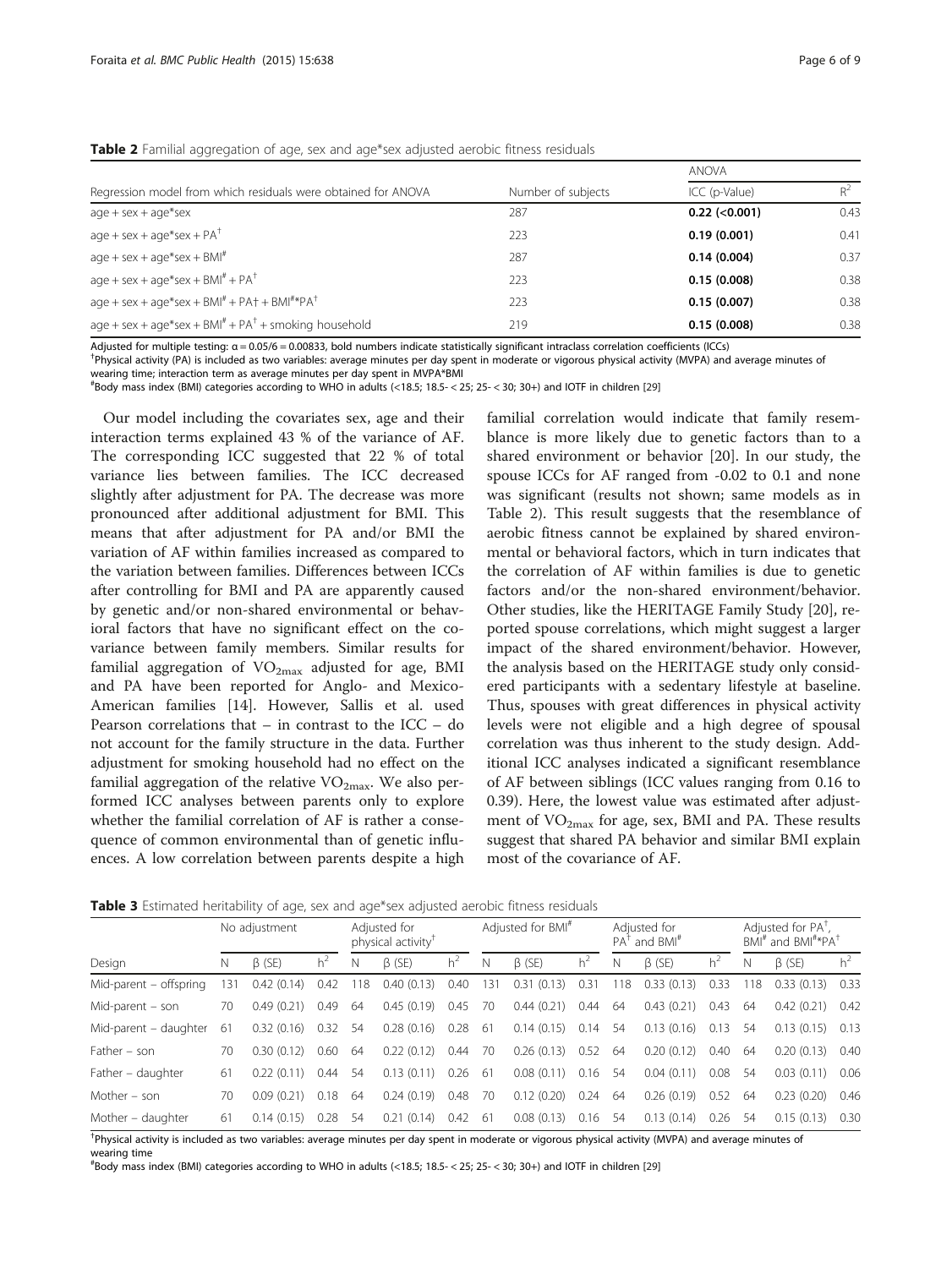<span id="page-6-0"></span>Table 4 ORs and 95 % CIs for overweight/obesity by quintiles of age, sex and age\*sex adjusted aerobic fitness residuals

| Adjustment in logistic mixed models    |     | Fitness level (quintiles of $VO2max$ residuals) |                     |         |                       |                       |  |  |  |
|----------------------------------------|-----|-------------------------------------------------|---------------------|---------|-----------------------|-----------------------|--|--|--|
| All participants                       | Ν   | $0 - 20%$                                       | 20-40 %             | 40-60 % | 60-80 %               | 80-100 %              |  |  |  |
| No further adjustment                  | 289 | 2.01 (0.95; 4.24)                               | 2.26(1.06; 4.81)    | 1.00    | 0.40(0.18; 0.91)      | $0.23$ (0.09; 0.58)   |  |  |  |
| $age + sex + age*sex$                  | 289 | 1.94 (0.70; 5.40)                               | 2.34(0.86; 6.35)    | 1.00    | $0.32$ $(0.11; 0.91)$ | 0.10(0.03; 0.34)      |  |  |  |
| $age + sex + age*sex + PA†$            | 255 | 1.17(0.38; 3.62)                                | 1.97 (0.66; 5.90)   | 1.00    | 0.27(0.09; 0.84)      | $0.09$ $(0.02; 0.37)$ |  |  |  |
| Parents only                           |     |                                                 |                     |         |                       |                       |  |  |  |
| No further adjustment                  | 157 | 1.23(0.39; 3.81)                                | 2.05(0.62; 6.75)    | 1.00    | $0.29$ (0.10; 0.86)   | 0.11(0.03; 0.36)      |  |  |  |
| $age + sex + age*sex$                  | 157 | $0.73$ (0.20; 2.75)                             | $1.88$ (0.51; 6.87) | 1.00    | $0.24$ (0.07; 0.84)   | $0.04$ $(0.01; 0.17)$ |  |  |  |
| $age + sex + age*sex + PA†$            | 136 | 0.59(0.13; 2.63)                                | 1.51(0.34; 6.64)    | 1.00    | 0.17(0.04; 0.68)      | $0.04$ $(0.01; 0.18)$ |  |  |  |
| $age + sex + age*sex + PA+ + smoking§$ | 126 | 0.39(0.07; 2.08)                                | 2.27 (0.37; 14.14)  | 1.00    | $0.14$ (0.03; 0.66)   | $0.03$ $(0.00; 0.17)$ |  |  |  |

† Physical activity (PA) is included as two variables: average minutes per day spent in moderate or vigorous physical activity (MVPA) and average minutes of wearing time § Pack-years

Next, we explored the heritability of AF and calculated upper-limit heritability estimates that capture the proportion of phenotypic variation that is due to genetic variation between individuals. The mid-parent-offspring heritability of AF was 42 % which is consistent with previous studies [\[20](#page-8-0)]. We found the highest heritability value for the father-son relationship reaching 60 % and the lowest heritability value for the mother-son relationship reaching 18 %. Father-son similarities regarding the maximal aerobic power were reported previously [[21, 34\]](#page-8-0). Guion et al. [[34\]](#page-8-0) explained this phenomenon by comparable body compositions and shared activity patterns of fathers and their sons. The heritability estimates differed between the mid-parent design and the singleparent designs. After adjustment for PA and BMI, the heritability estimates decreased marginally for the midparent-son design and decreased substantially for the other mid-parent-offspring designs. Overall, the heritability estimates were less strong for paternal effects (father designs) and more pronounced for maternal effects (mother designs) after adjustment for BMI and/or PA. This suggests that the maternal heritability of AF is stronger than the paternal heritability. Bouchard et al. [[20\]](#page-8-0) hypothesized that the higher mother-child heritability is potentially due to mitochondrial inheritance.

Another question addressed by the present study was whether AF is associated with overweight/obesity. Our results suggested that higher relative maximal aerobic power was negatively associated with overweight/obesity. This negative association became even stronger when the analyses were adjusted for PA. However, associations between the lower AF quintiles and overweight/obesity were generally covered by wide confidence intervals and showed no clear trend, i.e. ORs for overweight/obesity did not monotonically decrease from the first quintile (lowest AF) to the fifth quintile (highest AF). A nonlinear association between AF and BMI was also found by others [[36](#page-8-0), [37\]](#page-8-0) but this may be due to reverse

causation. The negative associations between AF and overweight/obesity were stronger for the fourth and fifth quintile of AF when restricted to spouses only. Adjustment for smoking behavior strengthened the association between AF and overweight/obesity among parents since heavy smokers usually have lower aerobic power [\[10](#page-7-0)]. Whereas our main analysis combined overweight or obese persons as cases we conducted in addition two sensitivity analyses for overweight and obese cases separately. We were able to replicate the non-linear trend for the ORs in the subsample of overweight cases, whereas the ORs showed a linear trend in the subsample of obese cases. These results suggest that it is most likely to be obese in the lowest fitness quintile, whereas it is most likely to be overweight in the second lowest quintile.

This study faces some limitations: Due to the exclusion criteria, our results may not apply to families with extremely obese members. In addition, obese boys are underrepresented in our sample compared to the German children and adolescents population according to the representative KIGGS survey (see Kurth and Schaffrath Rosario [\[38\]](#page-8-0)). However, the overall proportion of obese/overweight children in our sample is similar to the proportion of obese/overweight children in the nationally representative KIGGS survey such that the underrepresentation of obese boys should not have a major impact on our study results. Our sampling design may hamper to transfer our results to a normal population since we examined families from children taken from the upper and lower 30th percentiles in order to increase the power to detect familial aggregation. This might in turn inflate our heritability estimates. Notwithstanding, the opportunity to select families whose children were on either extreme of the AF spectrum should maximize the spread between AF levels in our study sample and should strengthen our ability to detect a relationship between different levels of AF and overweight/obesity. The selection of families was based on a shuttle run test value, which is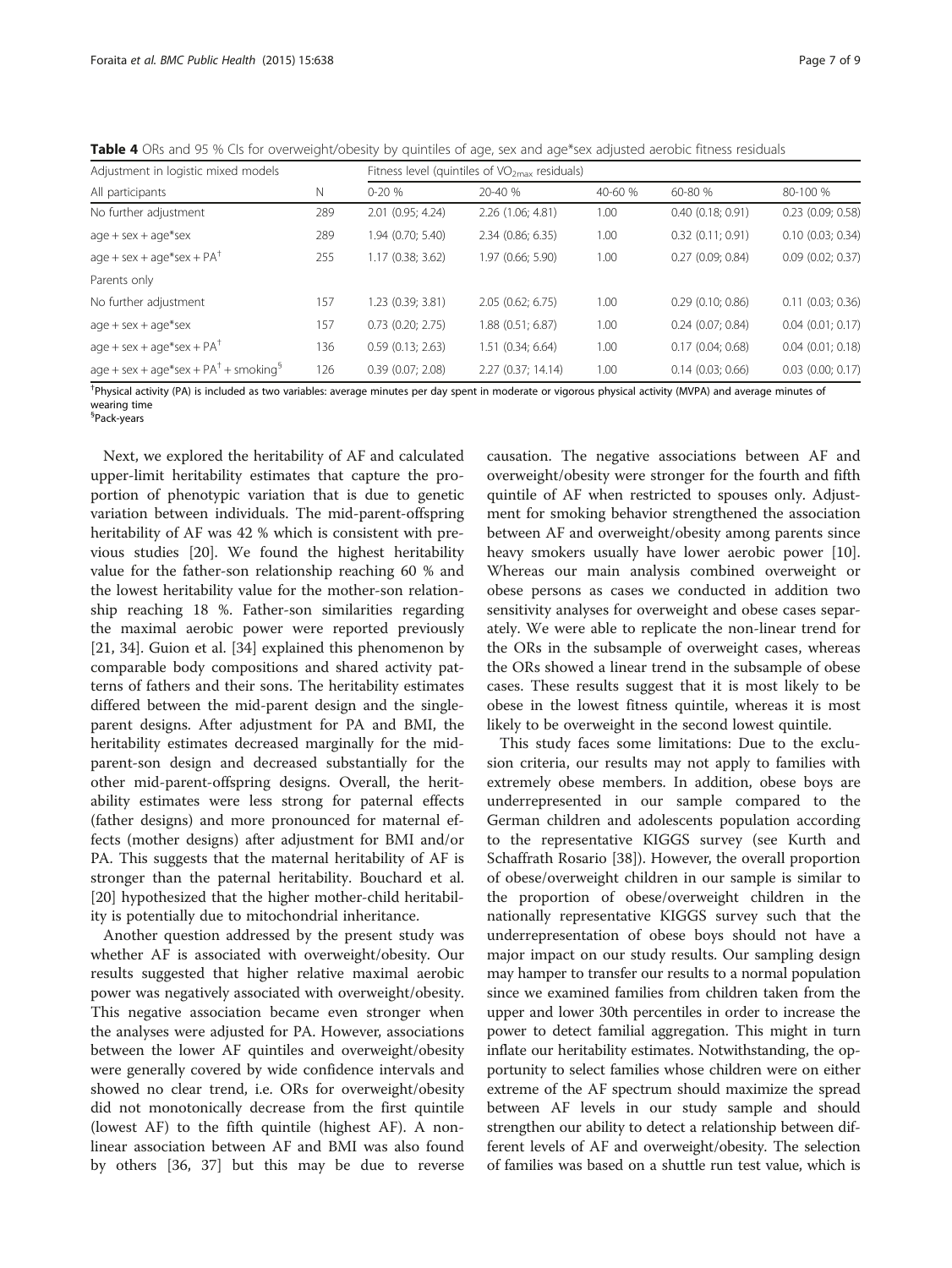<span id="page-7-0"></span>an approximation of  $VO<sub>2max</sub>$  from reference values. In our study, we measured  $VO<sub>2max</sub>$  directly by spiroergometry. To investigate whether this selection changed the unimodal distribution of  $VO<sub>2max</sub>$  into a bi-modal distribution, density plots of  $VO<sub>2max</sub>$  residuals were produced for children and parents, but the uni-modality of the distribution was retained (data not shown). The low participation proportion of 28 % may impair the external validity of our findings. Nevertheless, the ability of our study to identify the factors contributing to the familial aggregation of AF and to assess its relationship with PA and overweight/ obesity should not suffer from selection effects.

The radiometric approach of scaling  $VO_{2max}$  by body weight does not account for body size and body composition, which might bias the estimates of AF. Many other scaling approaches are discussed in the literature that e.g. include body fat, lean body mass, lean mass of the legs or different power functions for body mass [[39, 40\]](#page-8-0), but as far as we know none of them can be considered as gold standard to be used in population-based studies. However, as we did not include these measurements in our study, scaling by body weight remains the reasonable approach for our study, but potentially could slightly affect the relationship between  $VO_{2max}$  within families. Since accelerometer measurements were taken during spring and summer, PA levels may be overestimated. Different cut-points have been proposed to define moderate to vigorous PA [\[31, 41](#page-8-0)–[44\]](#page-8-0), but a definition of an optimal cut-point is still missing, especially for children [[45](#page-8-0)]. Therefore, we applied the same cut-points to classify moderate to vigorous activity for all participants. We think that this approach is justified since all analyses were adjusted for age and sex. Physical maturity was not assessed in children and adolescents although pubertal stage is an important determinant of AF. But because maturation is not related to parental AF – the main variable of interest for the heritability analysis – we have to assume that pubertal stage does not confound the association between parental and children's AF. Smoking and drinking habits were not assessed in children and adolescents. According to German smoking statistics [[46](#page-8-0), [47](#page-8-0)] we would not expect more than 3 of the 21 adolescents (12-17 years of age) in our study to smoke. In addition, Vozoris and O'Donnell [[48](#page-8-0)] reported no significant differences between smokers and never smokers in estimated peak oxygen uptake after adjusting for age and sex.

# Conclusion

This study showed significant familial aggregation of aerobic fitness although resemblance attenuated after controlling for age, sex, BMI and PA measured by accelerometry. Further analyses using the same adjustment sets indicated an estimated heritability of AF of 33 %. In fact, our data supported the hypothesis that heritability is stronger for mother-child pairs as compared to father-child pairs. Additionally, we could show that an above-average high AF is associated with lower BMI regardless of PA.

#### Competing interests

The authors declare that they have no competing interests.

#### Authors' contribution

IP and WA designed the study. RF and KB contributed to the design of the study and supervised the statistical analyses. MB contributed to the design and the conduct of the study. FG performed the statistical analyses. All authors drafted the manuscript.

#### Acknowledgement

This work was supported by the Competence Network of Obesity, funded by the Federal Ministry of Education and Research (FKZ: DLR 01GI0822). We would like to acknowledge our professional study personnel and data manager, and especially Susanne Winkler for coordinating the data collection. We are particularly thankful to our participants for their cooperation and time. The authors want to thank the three reviewers for their time and effort in improving the quality of the manuscript.

#### Author details

<sup>1</sup>Department of Biometry and Data Management, Leibniz Institute for Prevention Research and Epidemiology – BIPS, Achterstraße 30, 28359 Bremen, Germany. <sup>2</sup>Institute of Sport Sciences, Carl von Ossietzky University of Oldenburg, Postfach 2503, 26111 Oldenburg, Germany. <sup>3</sup>Institute of Public Health and Nursing Science (IPP), University of Bremen, Grazer Straße 4, 28359 Bremen, Germany. <sup>4</sup> Faculty 3, University of Bremen, Bibliothekstraße 1, 28359 Bremen, Germany. <sup>5</sup>Department of Epidemiological Methods and Etiological Research, Leibniz Institute for Prevention Research and Epidemiology – BIPS, Achterstraße 30, 28359 Bremen, Germany.

#### Received: 5 August 2014 Accepted: 2 July 2015 Published online: 11 July 2015

#### References

- 1. Moreno LA, Pigeot I, Ahrens W. Epidemiology of obesity in children and adolescents - Prevalence and etiology. New York: Springer; 2011.
- 2. Flegal KM, Carroll MD, Ogden CL, Curtin LR. Prevalence and trends in obesity among US adults, 1999-2008. JAMA. 2010;303:235–41.
- 3. Stamatakis E, Wardle J, Cole TJ. Childhood obesity and overweight prevalence trends in England: evidence for growing socioeconomic disparities. Int J Obes (Lond). 2010;34:41–7.
- 4. Jekal Y, Yun JE, Park SW, Jee SH, Jeon JY. The relationship between the level of fatness and fitness during adolescence and the risk factors of metabolic disorders in adulthood. Korean Diabetes J. 2010;34:126–34.
- 5. Simmons RK, Griffin SJ, Steele R, Wareham NJ, Ekelund U. Increasing overall physical activity and aerobic fitness is associated with improvements in metabolic risk: cohort analysis of the ProActive trial. Diabetologia. 2008;51:787–94.
- 6. Roth J, Qiang X, Marban SL, Redelt H, Lowell BC. The obesity pandemic: where have we been and where are we going? Obes Res. 2004;12 Suppl 2:88S–101S.
- Lee CD, Blair SN, Jackson AS. Cardiorespiratory fitness, body composition, and all-cause and cardiovascular disease mortality in men. Am J Clin Nutr. 1999;69:373–80.
- 8. Barry VW, Baruth M, Beets MW, Durstine JL, Liu J, Blair SN. Fitness vs. fatness on all-cause mortality: a meta-analysis. Prog Cardiovasc Dis. 2014;56:382–90.
- 9. Wessel TR, Arant CB, Olson MB, Johnson BD, Reis SE, Sharaf BL, et al. Relationship of physical fitness vs body mass index with coronary artery disease and cardiovascular events in women. JAMA. 2004;292:1179–87.
- 10. Lee DC, Artero EG, Sui X, Blair SN. Mortality trends in the general population: the importance of cardiorespiratory fitness. J Psychopharmacol. 2010;24:27–35.
- 11. Warren JM, Ekelund U, Besson H, Mezzani A, Geladas N, Vanhees L. Assessment of physical activity - a review of methodologies with reference to epidemiological research: a report of the exercise physiology section of the European Association of Cardiovascular Prevention and Rehabilitation. Eur J Cardiovasc Prev Rehabil. 2010;17:127–39.
- 12. Bouchard C, Rankinen T. Individual differences in response to regular physical activity. Med Sci Sports Exerc. 2001;33:S446–51.